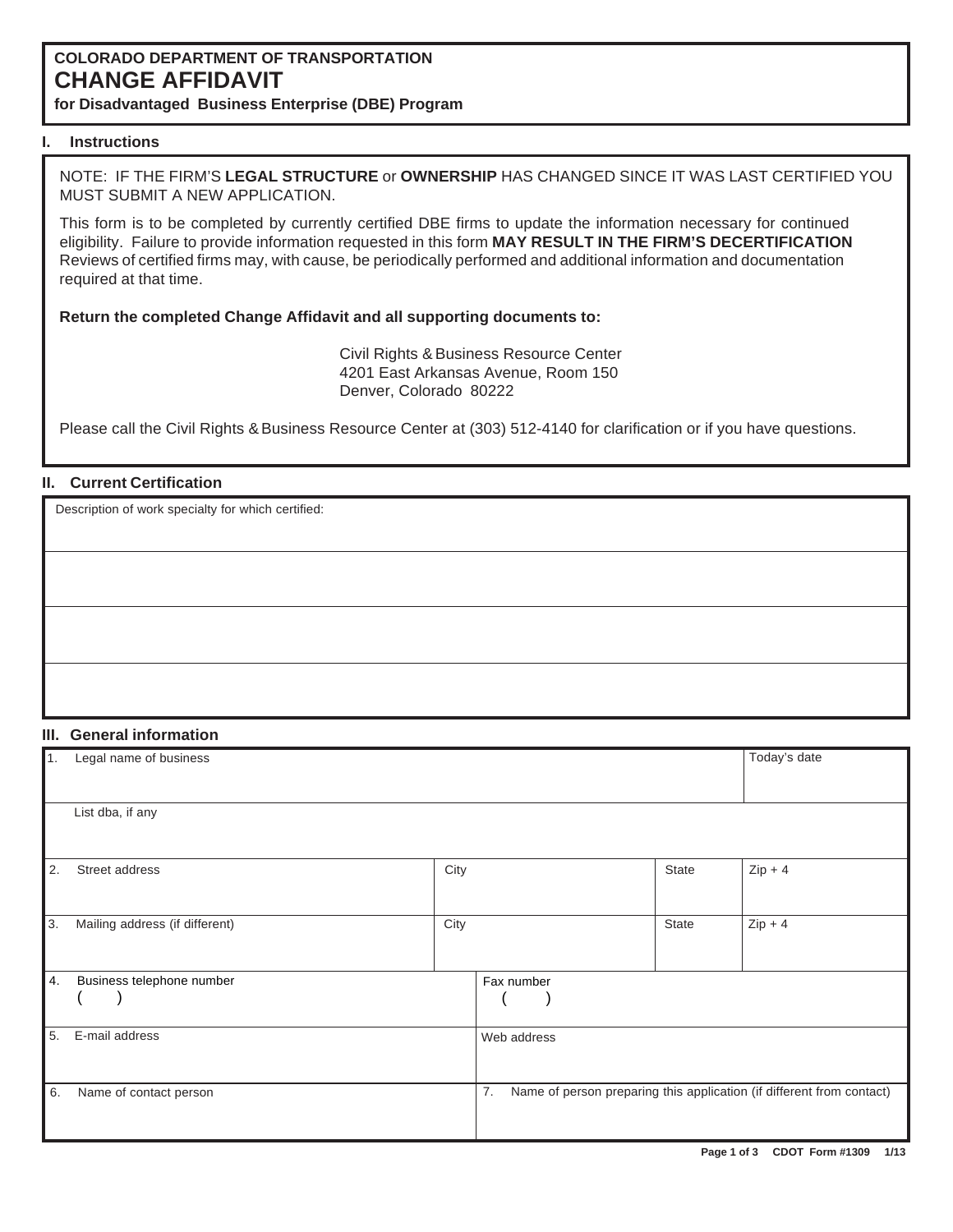# **IV. Eligibility update**

|    | During the past year have changes occurred in the:                                                                 |                                                                                                                                                                                                                                                                                                                 |                      |  |  |  |  |  |
|----|--------------------------------------------------------------------------------------------------------------------|-----------------------------------------------------------------------------------------------------------------------------------------------------------------------------------------------------------------------------------------------------------------------------------------------------------------|----------------------|--|--|--|--|--|
|    | a.                                                                                                                 | $\Box$ Yes $\Box$ No                                                                                                                                                                                                                                                                                            |                      |  |  |  |  |  |
|    | b.<br>(includes changes in interests of existing owners and the addition or removal of owners)                     | $\Box$ Yes $\Box$ No                                                                                                                                                                                                                                                                                            |                      |  |  |  |  |  |
|    | C.                                                                                                                 | Corporation's Directors/Officers?<br>or its bylaws?                                                                                                                                                                                                                                                             |                      |  |  |  |  |  |
|    | d.                                                                                                                 | Partnership Agreement?                                                                                                                                                                                                                                                                                          | $\Box$ Yes $\Box$ No |  |  |  |  |  |
|    | е.                                                                                                                 | Joint Venture Agreement?                                                                                                                                                                                                                                                                                        | $\Box$ Yes $\Box$ No |  |  |  |  |  |
|    | f.                                                                                                                 | <b>Limited Liability Company Operating Agreement?</b>                                                                                                                                                                                                                                                           | $\Box$ Yes $\Box$ No |  |  |  |  |  |
|    | g.                                                                                                                 | Duties of the owner(s) or other key personnel?                                                                                                                                                                                                                                                                  | $\Box$ Yes $\Box$ No |  |  |  |  |  |
| 2. |                                                                                                                    | Did any stockholder, director, officer, partner and/or manager establish a new business relationship with, or purchase<br>ownership interest in, any other firm? (A business relationship may include, but is not limited to, ownership, shared<br>space or employees, utilities, equipment or financing, etc.) | $\Box$ Yes $\Box$ No |  |  |  |  |  |
| 3. |                                                                                                                    | Has the firm entered into written employment contracts with any of its employees?                                                                                                                                                                                                                               | $\Box$ Yes $\Box$ No |  |  |  |  |  |
|    | 4. Has the firm entered into new agreements for outside management or consulting services?<br>$\Box$ Yes $\Box$ No |                                                                                                                                                                                                                                                                                                                 |                      |  |  |  |  |  |

# **V. Additional information to be submitted:**

| 1. Copies of personal Federal income tax returns, with all attached schedules and w-2s, for all owners for the<br>current year.                                                                 |
|-------------------------------------------------------------------------------------------------------------------------------------------------------------------------------------------------|
| 2. A copy of the firm's most current Federal income tax return with all schedules and attachments (or individual's<br>income tax return, if a sole proprietorship).                             |
| 3. ____ Copies of current Federal income tax returns, with all attached schedules, of each affiliate. Also, Federal income<br>tax returns, with all attached schedules, for each new affiliate. |
| 4. Each disadvantaged owner must complete and sign the enclosed Personal Financial Statement (make additional<br>copies if necessary).                                                          |

**Page 2 of 3 CDOT Form #1309 1/13**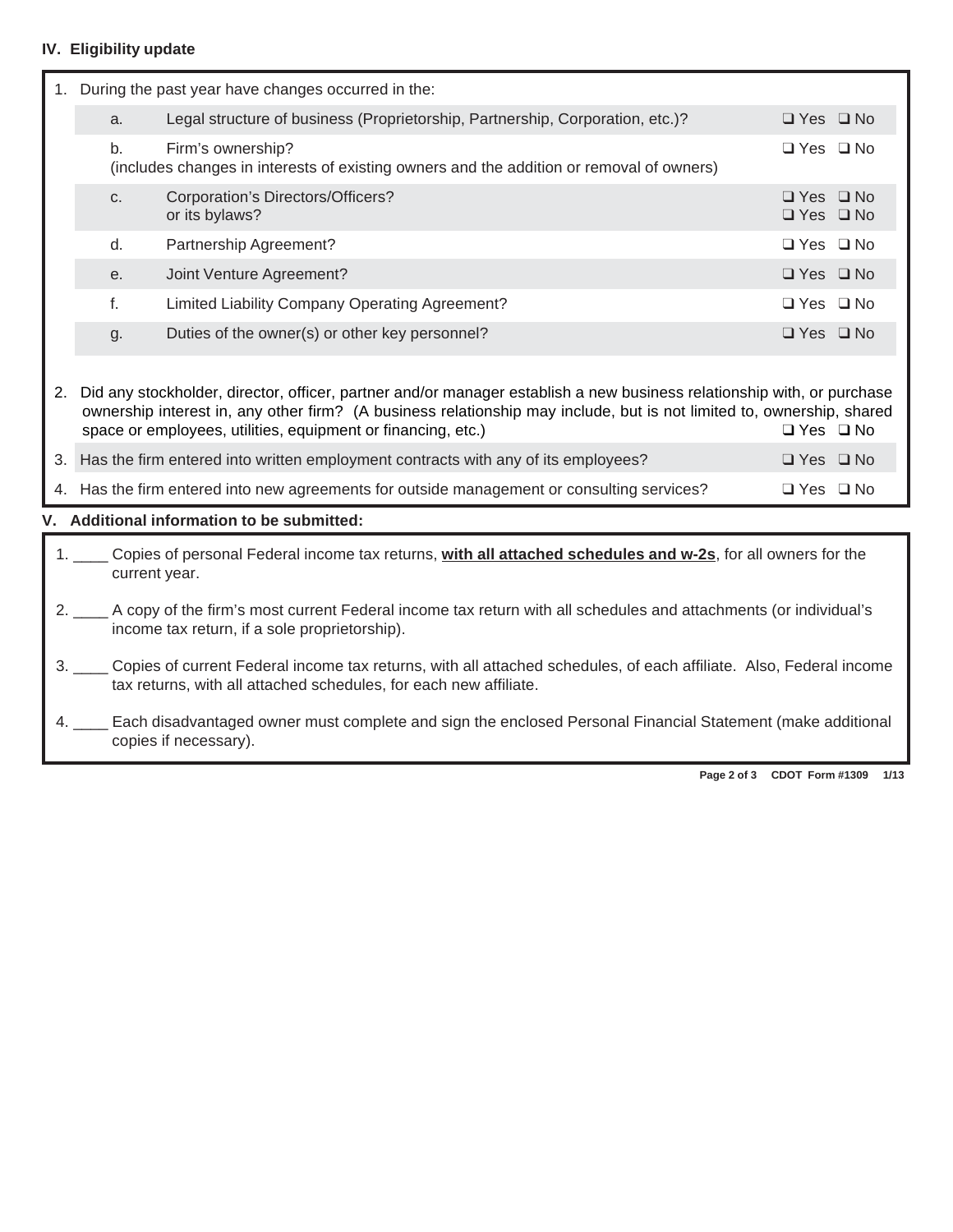# **DBE ELIGIBILITY AFFIDAVIT**

(to be completed by each owner-copy this page if necessary)

\_\_\_\_\_\_\_\_\_\_\_\_\_\_\_\_\_\_\_\_\_\_\_\_\_\_\_\_\_\_\_\_\_\_\_\_\_\_\_\_\_\_\_\_ (Name of Certified Firm)

The owner of the above named firm agrees:

- 1. To abide by the requirements of the DISADVANTAGED BUSINESS ENTERPRISE PROGRAM and all of the applicable rules/regulations/policies and guidelines of the Civil Rights & Business Resource Center and the US Department of Transportation governing the certification process and project activity.
- 2. To notify the Civil Rights & Business Resource Center within thirty (30) working days of any change in the ownership, other certifying agency. control, management or status of the firm, and of any denial or decertification of the firm as an eligible DBE by any
- 3. That in order to monitor the continued eligibility of the firm, the Civil Rights & Business Resource Center has the right, from time to time, to review the firm's books, contracts, facilities, and records, and to request and review any additional information deemed necessary to complete such process.
- 4. That failure to answer any question or to supply the Civil Rights & Business Resource Center with documentation requested at any time in the application process may cause denial of this certification request.
- 5. That the Civil Rights & Business Resource Center may, for cause, withdraw certification after applying its own approved procedures.
- 6. That the Civil Rights & Business Resource Center may deny certification or revoke certification and initiate action under Federal, state, or city laws concerning false statements if, during or after the certification process, it finds that the undersigned have submitted false, inaccurate, or misleading information.
- 7. That the Civil Rights & Business Resource Center has the right to deny certification to any firm, based on its implementation of the DBE eligibility standards, despite the fact that the firm may be certified by another public agency.
- 8. That the Civil Rights & Business Resource Center may, with the applicant's written consent, release any information contained in this application, or obtained during on-site reviews, when requested by transportation agencies of other states to which the firm has applied for DBE Certification.

The undersigned swears under penalty of perjury: that he or she has read and understands this eligibility affidavit and has the authority to sign it; that the responses and accompanying documents are true, complete and correct; that there have been no material changes regarding the firm's disadvantaged status, ownership or control and that any such changes have previously been reported to the Civil Rights & Business Resource Center ; and that the firm continues to meet SBA and US Department of Transportation small business size criteria.

| Printed/typed name: | Signature: | Date: |
|---------------------|------------|-------|
|                     |            |       |
|                     |            |       |

#### **Notary Public**

| County of                           | State of                 |  |
|-------------------------------------|--------------------------|--|
|                                     |                          |  |
| Subscribed and sworn before me this |                          |  |
| day of                              | $\overline{\phantom{a}}$ |  |
| Signed (Notary Public)              | SEAL                     |  |
|                                     |                          |  |
| Address of Notary                   |                          |  |
|                                     |                          |  |
|                                     |                          |  |
|                                     |                          |  |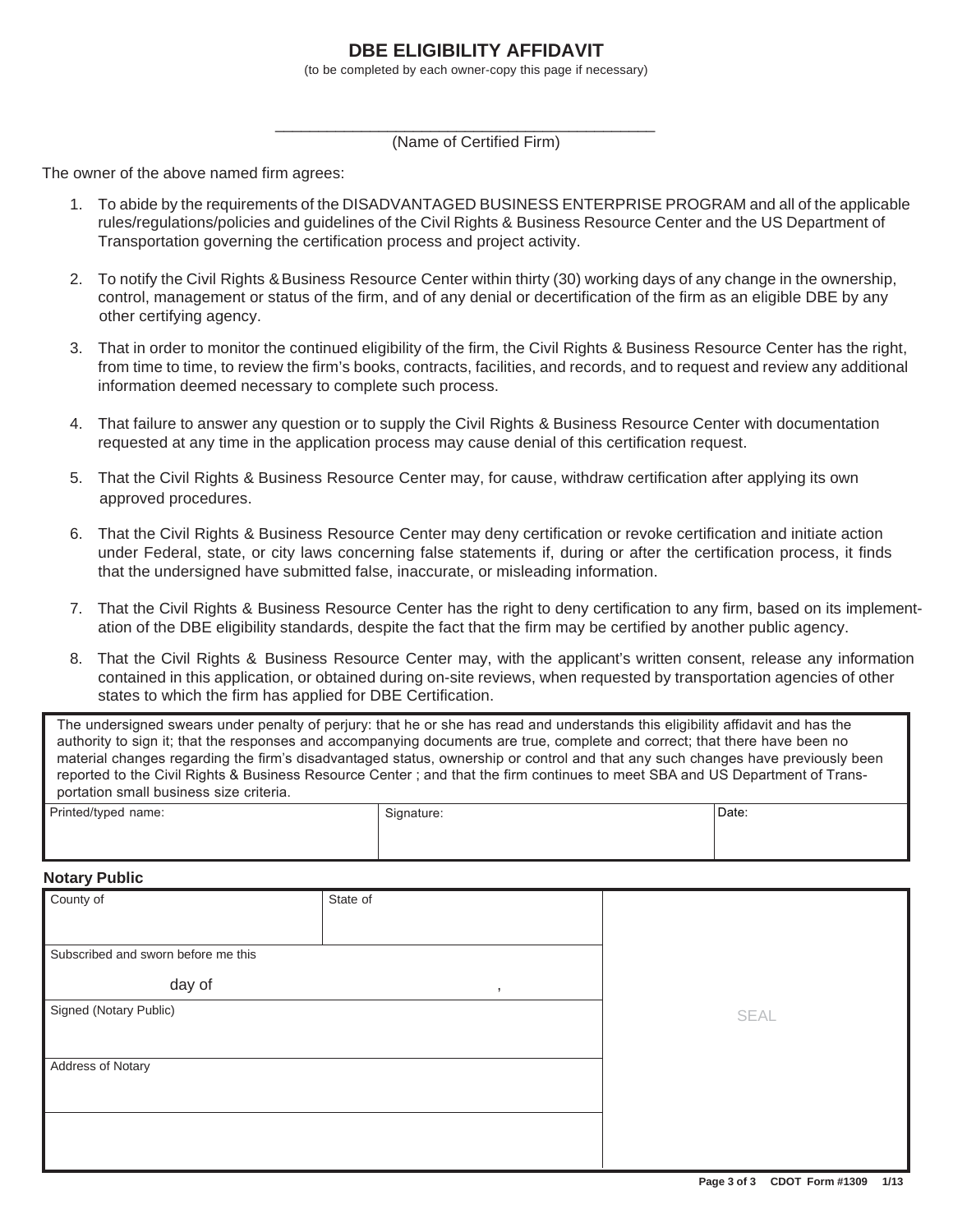# **COLORADO DEPARTMENT OF TRANSPORTATION PERSONAL FINANCIAL STATEMENT**

(Both pages must be completed by each disadvantaged owner - this form may be copied)

|                                                       | Complete this form for: (1) each socially disadvantaged proprietor, (2) each socially disadvantaged limited and general partner whose com-<br>bined interest totals 51% or more, or (3) each socially disadvantaged stockholder making up 51% or more of voting stock. |                                           |                            |                                                  |                                           |                                                              |                                                  |                       |                                               |
|-------------------------------------------------------|------------------------------------------------------------------------------------------------------------------------------------------------------------------------------------------------------------------------------------------------------------------------|-------------------------------------------|----------------------------|--------------------------------------------------|-------------------------------------------|--------------------------------------------------------------|--------------------------------------------------|-----------------------|-----------------------------------------------|
| Name                                                  |                                                                                                                                                                                                                                                                        |                                           |                            |                                                  |                                           |                                                              |                                                  | <b>Business Phone</b> |                                               |
| Residence Address                                     |                                                                                                                                                                                                                                                                        |                                           |                            |                                                  |                                           |                                                              |                                                  | Residence Phone       |                                               |
| City                                                  |                                                                                                                                                                                                                                                                        |                                           |                            |                                                  | <b>State</b>                              |                                                              |                                                  | Zip Code              |                                               |
| <b>Business Name of Applicant</b>                     |                                                                                                                                                                                                                                                                        |                                           |                            |                                                  |                                           |                                                              |                                                  |                       |                                               |
|                                                       | <b>ASSETS</b>                                                                                                                                                                                                                                                          |                                           | (Omit Cents)               |                                                  |                                           | <b>LIABILITIES</b>                                           |                                                  |                       | (Omit Cents)                                  |
| Cash on hand and in Banks                             |                                                                                                                                                                                                                                                                        | \$                                        |                            |                                                  | <b>Accounts Payable</b>                   |                                                              |                                                  |                       | \$                                            |
| Savings Accounts                                      |                                                                                                                                                                                                                                                                        | \$                                        |                            |                                                  |                                           | Notes Payable to Banks and Others<br>(Describe in Section 1) |                                                  |                       | \$                                            |
| <b>IRA or Other Retirement Account</b>                |                                                                                                                                                                                                                                                                        | \$                                        |                            |                                                  |                                           | Installment Account (Auto)                                   |                                                  |                       | \$                                            |
| <b>Accounts and Notes Receivable</b>                  |                                                                                                                                                                                                                                                                        | \$                                        |                            |                                                  |                                           | Installment Account (Other)                                  |                                                  |                       | \$                                            |
| (Complete Section 7)                                  | Life Insurance - Cash Surrender Value Only                                                                                                                                                                                                                             | \$                                        |                            |                                                  |                                           | Loan on Life Insurance                                       |                                                  |                       | \$                                            |
|                                                       | Stocks and Bonds (Describe in Section 2)                                                                                                                                                                                                                               | \$                                        |                            |                                                  |                                           |                                                              | Mortgages on Real Estate (Describe in Section 3) |                       | \$                                            |
|                                                       | Real Estate (Describe in Section 3)                                                                                                                                                                                                                                    | \$                                        |                            |                                                  | Unpaid Taxes (Describe in Section 5)      |                                                              |                                                  |                       | \$                                            |
| Automobile(s) - Present Value                         |                                                                                                                                                                                                                                                                        | \$                                        |                            |                                                  | Other Liabilities (Describe in Section 6) |                                                              |                                                  |                       | \$                                            |
| Other Personal Property (Describe in Section 4)<br>\$ |                                                                                                                                                                                                                                                                        |                                           |                            |                                                  | <b>Total Liabilities</b>                  |                                                              |                                                  |                       | \$                                            |
| Other Assets (Describe in Section 4)<br>\$            |                                                                                                                                                                                                                                                                        |                                           |                            |                                                  |                                           |                                                              |                                                  |                       |                                               |
| <b>Total Assets</b>                                   |                                                                                                                                                                                                                                                                        | \$                                        |                            | Net Worth (Total Assets minus Total Liabilities) |                                           |                                                              |                                                  | \$                    |                                               |
|                                                       | <b>Source of Income</b>                                                                                                                                                                                                                                                |                                           |                            |                                                  |                                           | <b>Contingent Liabilities</b>                                |                                                  |                       |                                               |
| Salary                                                |                                                                                                                                                                                                                                                                        | \$                                        |                            | As Endorser or Co-Maker                          |                                           |                                                              |                                                  | \$                    |                                               |
| Net Investment Income                                 |                                                                                                                                                                                                                                                                        | \$                                        |                            | Legal Claims & Judgments<br>\$                   |                                           |                                                              |                                                  |                       |                                               |
| Real Estate Income                                    |                                                                                                                                                                                                                                                                        | \$                                        |                            |                                                  |                                           | Provision for Federal Income Tax                             |                                                  |                       | \$                                            |
| Other Income                                          |                                                                                                                                                                                                                                                                        | \$                                        |                            | Other Special Debt                               |                                           |                                                              | \$                                               |                       |                                               |
|                                                       | Section 1. Notes Payable to Bank and Others (Use attachments if necessary. Each attachment must be identified as a part of this statement and signed.)                                                                                                                 |                                           |                            |                                                  |                                           |                                                              |                                                  |                       |                                               |
|                                                       | Name and Address of Noteholder(s)                                                                                                                                                                                                                                      |                                           | Original<br><b>Balance</b> |                                                  | Current<br><b>Balance</b>                 | Payment<br>Amount                                            | Frequency<br>(monthly, etc.)                     |                       | How Secured or Endorsed<br>Type of Collateral |
|                                                       |                                                                                                                                                                                                                                                                        |                                           |                            |                                                  |                                           |                                                              |                                                  |                       |                                               |
|                                                       |                                                                                                                                                                                                                                                                        |                                           |                            |                                                  |                                           |                                                              |                                                  |                       |                                               |
|                                                       |                                                                                                                                                                                                                                                                        |                                           |                            |                                                  |                                           |                                                              |                                                  |                       |                                               |
|                                                       | Section 2. Stocks and Bonds (Use attachments if necessary. Each attachment must be identified as a part of this statement and signed.)                                                                                                                                 |                                           |                            |                                                  |                                           |                                                              |                                                  |                       |                                               |
| Number of Shares<br>Name of Securities<br>Cost        |                                                                                                                                                                                                                                                                        | <b>Market Value</b><br>Quotation/Exchange |                            | Date of Quotation/<br>Exchange                   |                                           | <b>Total Value</b>                                           |                                                  |                       |                                               |
|                                                       |                                                                                                                                                                                                                                                                        |                                           |                            |                                                  |                                           |                                                              |                                                  |                       |                                               |
|                                                       |                                                                                                                                                                                                                                                                        |                                           |                            |                                                  |                                           |                                                              |                                                  |                       |                                               |
|                                                       |                                                                                                                                                                                                                                                                        |                                           |                            |                                                  |                                           |                                                              |                                                  |                       |                                               |